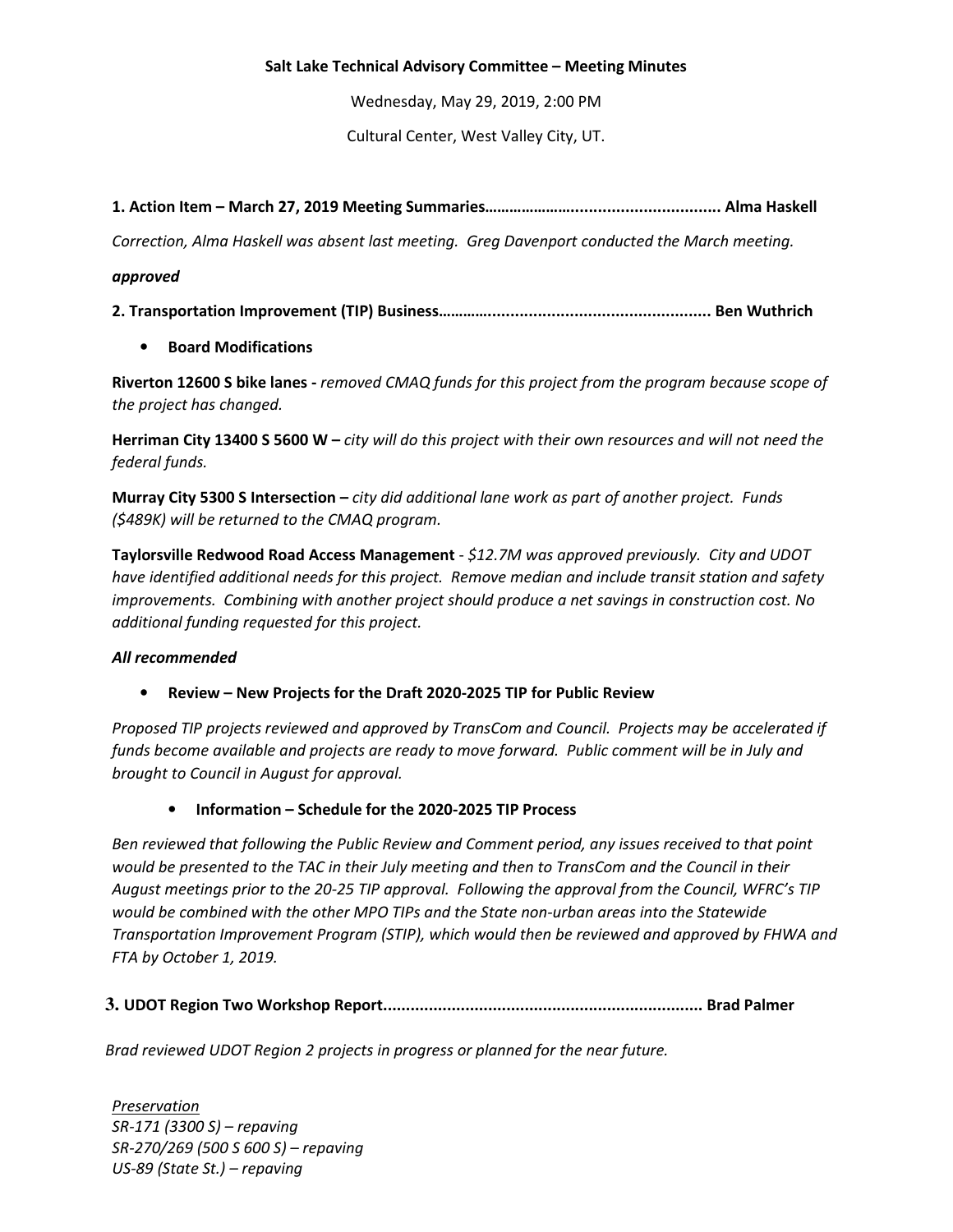Rehabilitation SR-71 (700 E) (12300 S to 14300 S?) SR-173 (Bangerter to 1500 W) SR-65 (I-80 to Gate) SR-152 (Van Winkle) SR-71 to I-215

Safety (HSIP funds) High friction pavement – I-80 EB at MP 134 to , 400 S "S Curve", I-80 Parley's Canyon

Transportation Solutions (legislature allocated funds) [let's discuss what to include here] SR-68 (Redwood Rd.) 9000 S to 12600 S About \$800M in Salt Lake projects. 5600 W to be widened with a bridge over RR crossing. Begins summer 2019.

2019 Transportation Solutions SR-111 – Kennecott RR bridge widening I-80 barrier near airport. I-215 sign replacement I-80 culvert replacement near Tooele I-15 NB 600 N off ramp / 400 S off ramp option lane

2019 Safety SR-85 (MVC)

2019 Pavement Projects SR-201 I-80 to Jordan River SR-190 (BCC) I-215 4700 S to 5800 S (east side) State St. 6400 S to 4300 S SR-186 (Foothill Dr.) SR-71 (12300 S) Bangerter to I-15

The link to the Transportation Commission Workshop toolkit is below. http://www.google.com/url?q=http%3A%2F%2Fmaps.udot.utah.gov%2Fwadocuments%2FApps %2FSTIPApplication%2Findex.html&sa=D&sntz=1&usg=AFQjCNE\_m6Vc1ci0-Brt1dCuxQvsQ8QVjA

4. Raised Median Tool Presentation.................................................................................... Cory Pope Develop website tool for implementing raised medians. Stephanee Eastman of Horrocks Engineering reported on the details of this project. Established a technical committee and an executive committee. Primary criteria: average daily traffic and number of travel lanes. Tool determines operational improvements and crash reductions: 1) no significant benefit, 2) possible significant benefit, and 3) significant benefit. Website is www.udot.utah.gov/raisedmedians, contact email is rasiedmedians@utah.gov. Note that adding medians creates U-turns, drainage issues, and snow removal issues. Also provides a refuge for pedestrians if properly designed. Assessment based on access, crashes, and operations. Tool also suggests public involvement process to build consensus. Sample access management agreements and landscape agreements. 40% reduction in severe crashes, improve traffic flow 30%, economic opportunity 35%.

**5.** Murray City Project Report............................................................................................... Trae Stokes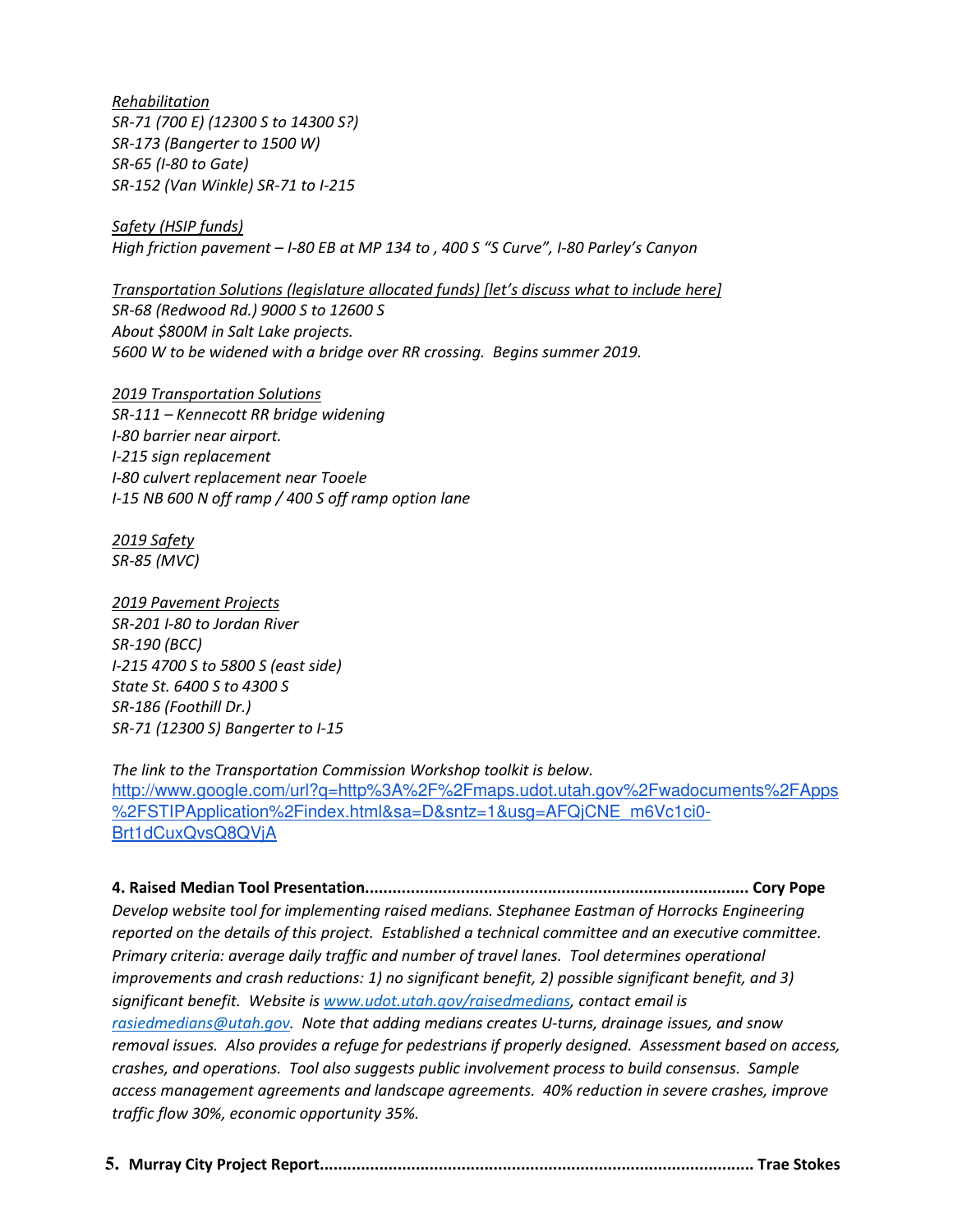Trae reported on three projects:

Vine Street from 900 E to 1300 E – challenges include utility work, ROW acquisitions, scheduling, construction bids 17% over estimate.

Vine Street II from 1300 E to Van Winkle –

5300 South & College Drive intersection -

6. Other Business ......................................................................................................... Alma Haskell

Corridor preservation requests due in August.

Thanks to Murray City for providing refreshments.

Next Meeting of Trans Com TAC – July 31, 2019 - Refreshments – Riverton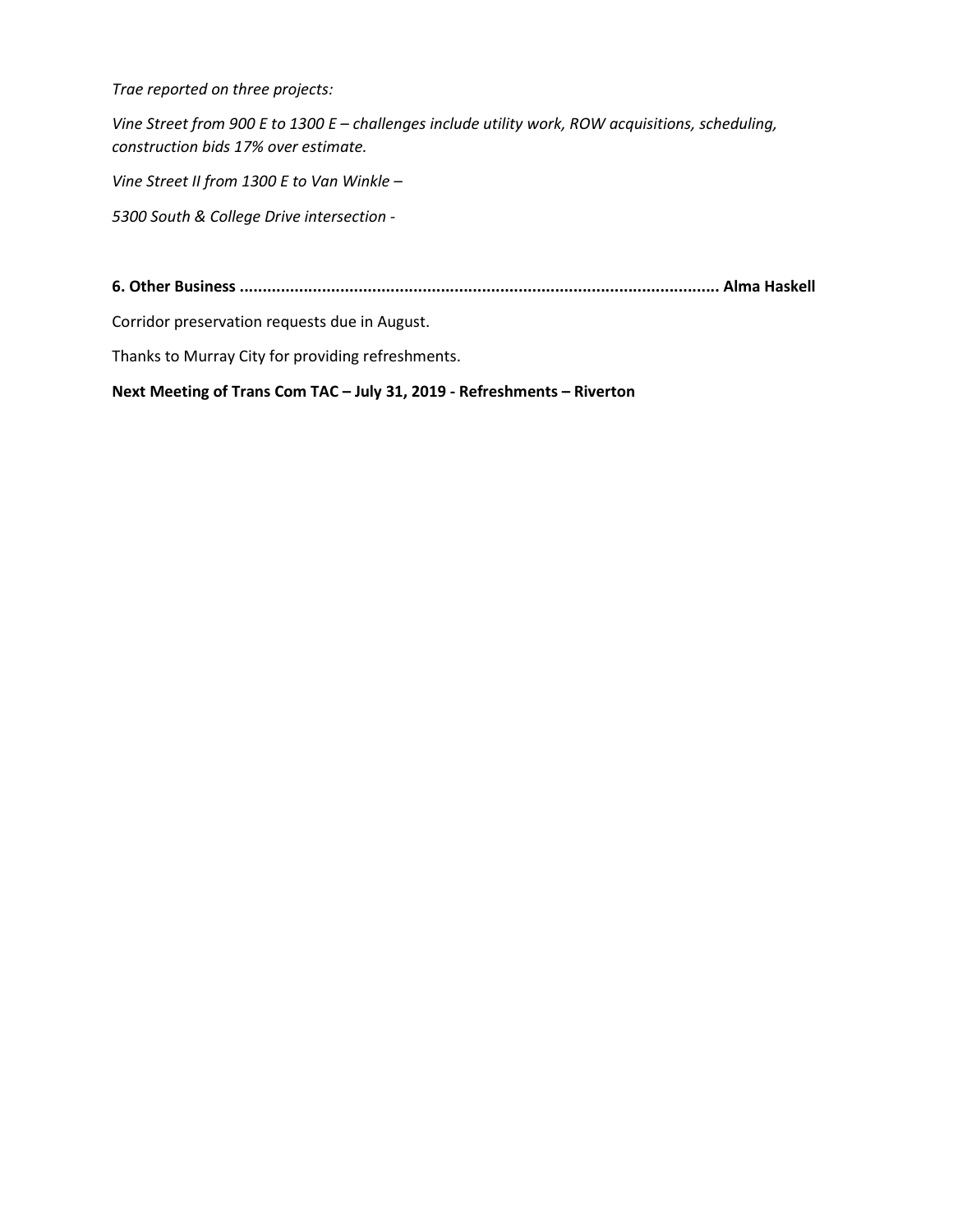## Attendance Roll

# Salt Lake Technical Advisory Committee

Date \_\_ May 29, 2019 \_\_

Please check your name or add it to the list below and update your contact information if needed.

| V      | <b>Name</b>            | <b>Organization</b>        | <b>Phone</b> | E-mail                       |
|--------|------------------------|----------------------------|--------------|------------------------------|
|        | Adams, Michael A.      | <b>UDOT</b>                |              |                              |
|        | Alexander, Dave        | South SLC                  | 801.412.3238 | dalexander@sslc.net          |
|        | Allen, Mike            | Cottonwood Heights         |              |                              |
|        | Anderson, Cheryl       | <b>UTA Rideshare</b>       | 801.287.2062 | canderson@rideuta.com        |
|        | Andra, Trevor          | <b>Bluffdale</b>           |              | tandra@bluffdale.com         |
|        | <b>Baird, Scott</b>    | <b>SLCO</b>                | 801.468.2711 | sbaird@slco.org              |
|        | Baranowski, Bill       | West Jordan                | 801.569.5047 | billba@wjordan.com           |
|        | Barnes, Ken            | SL County                  | 385.486.6126 | kbarnes@slco.org             |
|        | <b>Beardall, Brent</b> | Salt Lake County           | 385.468.6610 | bbeardall@slco.org           |
|        | Beecher, Dave          | UTA                        | 801.237.1906 | dbeecher@rideuta.com         |
| X      | Bennion, Wayne         | <b>WFRC</b>                | 801.363.4250 | wbennion@wfrc.org            |
| X      | Billings, Kip          | <b>WFRC</b>                | 801.363.4250 | kbillings@wfrc.org           |
|        | <b>Bond, Shannon</b>   | <b>Stanley Consultants</b> | 801.293.8880 | bondshannon@stanleygroup.com |
| X      | Bowers, Jonathan       | <b>Herriman City</b>       | 801.446.5323 | jbowers@herriman.org         |
|        | Brondum, Erik          | <b>West Valley City</b>    | 801.963.3406 | ebrondum@wvc-ut.gov          |
|        | Burns, Lesley          | Midvale                    | 801.567.7229 | lburns@midvale.com           |
|        | Calacino, Angelo       | SL County                  |              |                              |
|        | Cameron, Brandy        | <b>UDOT</b>                | 801.887.3719 | bcameron@utah.gov            |
|        | Cardon, Bruce          | <b>UTA</b>                 | 801.287.1234 | bcardon@rideuta.com          |
|        | Cooley, Scott          | <b>Draper</b>              | 801.656.6566 | Scott.cooley@draper.ut.us    |
|        | Coyle, John M.         | <b>SLC</b>                 | 801.535.6241 | John.coyle@slcgov.com        |
| X      | Davenport, Greg        | West Jordan                | 801.569.5077 | gregd@wjordan.com            |
|        | Davison, Matthew       | Civil Science              | 208.705.6619 | mdavison@civilscience.com    |
|        | Deneris, George        | SL County                  | 801.703.4888 | gdeneris@SLCO.org            |
|        | Dowler, Paul           | Salt Lake City             | 385.215.4072 | Paul.dowler@slcgov.com       |
| X      | Drumiler, Dan          | <b>Millcreek</b>           | 801.214.2714 | ddrumiler@millcreek.us       |
|        | Farah, Marwan          | <b>UDOT</b>                |              |                              |
|        | Fazio, Michael         | <b>Bluffdale</b>           | 801.849.9430 | mfazio@bluffdale.com         |
|        | Galang, Madeline       | SL County                  | 385.468.6622 | Mfrancisco.galang@slco.org   |
|        | Gilmore, Walt          | SL County                  | 801.468.2582 | wgilmore@slco.org            |
|        | Gilson, Brad           | Cottonwood Heights         | 801.694.7770 | brad@gilsonengineering.com   |
|        | Ginsberg, Adam         | Cottonwood Heights         | 801.571.9414 | adam@gilsonengineering.com   |
| $\chi$ | Greenwood, Shane       | South Jordan               | 801.254.3742 | sgreenwood@sjc.utah.gov      |
|        | Hammond, Todd          | <b>Draper</b>              | 801.576.6336 | Todd.hammond@draper.ut.us    |
| $\chi$ | Haskell, Alma          | <b>UTA</b>                 | 801.741.8813 | ahaskell@rideuta.com         |
|        | Heins, Kirsten         | <b>Taylorsville</b>        | 801.918.5796 | kheins@forsgren.com          |
|        | Howell, Jory           | Herriman                   | 801.446.5323 |                              |
|        | Hulbert, Crystal       | Salt Lake County           | 385.468.6623 | chulbert@slco.org            |
|        | Johnson, Dan           | <b>WVC</b>                 | 801.963.3228 | Daniel.johnson@wvc-ut.gov    |
|        | Johnson, Hal           | UTA                        | 801.232.1905 | hjohnson@rideuta.com         |
|        | Jones, Catherine       | <b>UDOT TOC</b>            | 801.330.4447 | catherinejones@utah.gov      |
|        | Jones, Jason           | <b>JUB Engineers</b>       | 801.886.9052 | jjones@jub.com               |
| X      | Jordan, Mikala         | <b>SLCo</b>                | 207.745.2779 | mjordan@slco.org             |
|        | Kano, Tosh             | City of Holladay           | 801.244.6103 | tkano@cityofholladay.com     |
|        | Klavano, Brad          | South Jordan               | 801.254.3742 | bklavano@sjc.utah.gov        |
|        | Klingel, Chris         | Riverton                   | 801.208.3184 | cklingel@rivertoncity.com    |
| X      | Kump, Ryan             | Sandy                      | 801.568.2962 | rkump@sandy.utah.gov         |
|        | Laing, Tyler           | <b>UDOT TOC</b>            | 801.910.2491 | tlaing@utah.gov              |
|        | Leonard, Blaine        | <b>UDOT</b>                | 801.887.3723 | bleonard@utah.gov            |